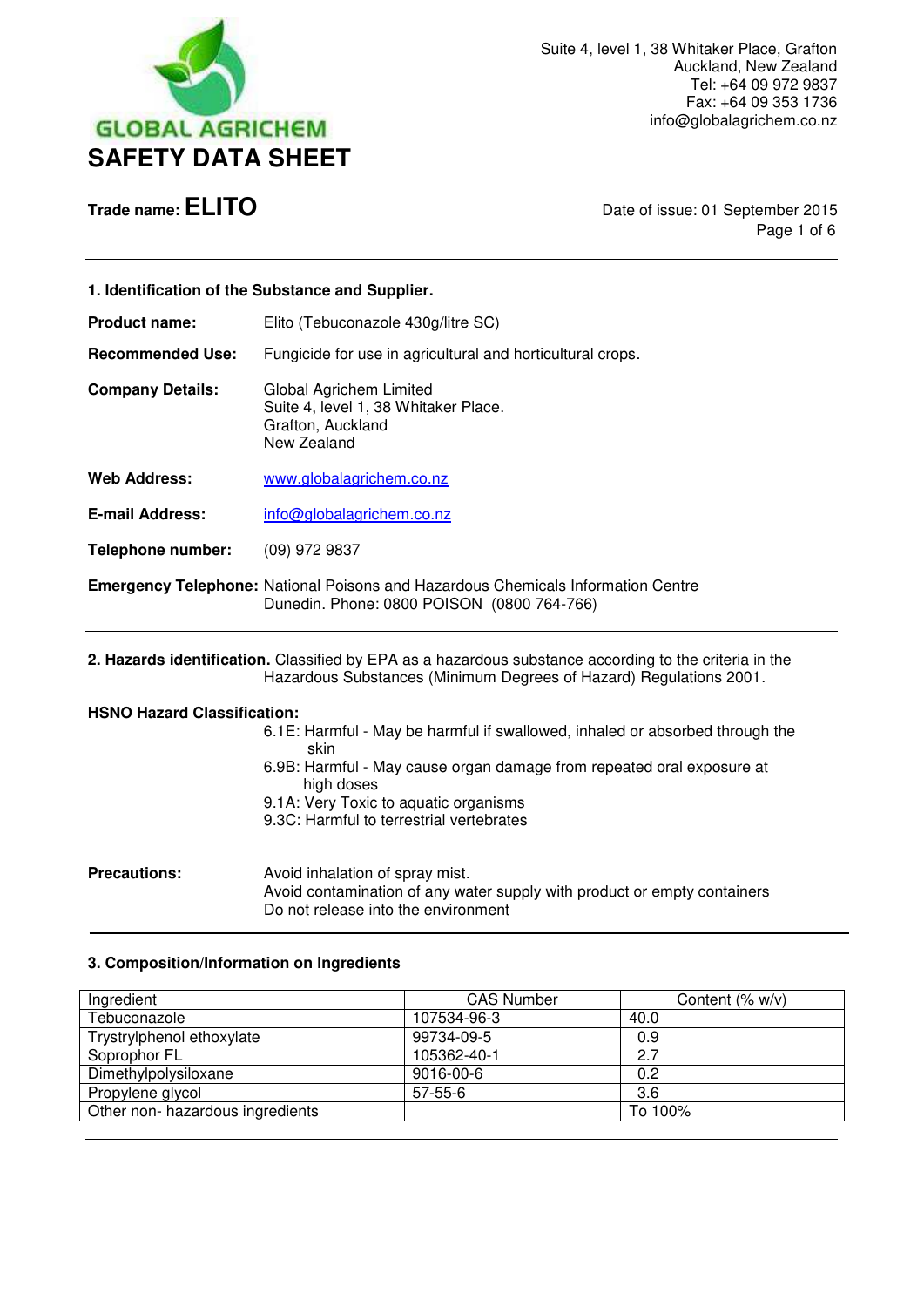

# **Trade name: ELITO** Date of issue: 01 September 2015

Page 2 of 6

### **4. First aid measures**

| <b>First Aid:</b>        | For advice contact the National Poisons Centre 0800 POISON (0800 764 766) or a<br>doctor immediately. Begin artificial respiration if the victim is not breathing. Use<br>mouth to nose rather than mouth to mouth. Obtain medical attention. |
|--------------------------|-----------------------------------------------------------------------------------------------------------------------------------------------------------------------------------------------------------------------------------------------|
| Inhalation:              | Remove patient to fresh air. Lie down and keep warm and rested. If breathing is<br>shallow or has stopped ensure airway is clear and apply resuscitation. Seek medical<br>assistance immediately.                                             |
| Ingestion:               | Never give anything by mouth to an unconscious person. If swallowed do NOT<br>induce vomiting. For advice, contact the National Poisons Centre (0800 764 766).<br>Seek medical assistance immediately.                                        |
| <b>Skin Contact:</b>     | Immediately flush body and clothes with large amounts of water. Remove<br>contaminated clothing and footwear. Wash affected areas with soap and water. If a<br>large area is affected seek medical assistance.                                |
| Eye Contact:             | Flush eyes with plenty of water for 15 minutes holding eyelids open if necessary.<br>Seek medical assistance.                                                                                                                                 |
| <b>Advice to Doctor:</b> | Treat symptomatically (No specific antidote).                                                                                                                                                                                                 |

# **5. Fire-fighting measures**

**Suitable extinguishing media:** This product is not flammable. Use water fog, foam, carbon dioxide or dry chemical.

**Hazards from combustion:** May emit hazardous smoke and fumes if involved in fires or exposed to extreme heat.

**Special protective equipment for fire fighters:** Wear full protective clothing and self-contained breathing apparatus.

**Special fire-fighting methods:** Keep upwind. Do not allow run-off from firefighting to enter sewage, effluent systems, drains or water courses.

**Hazchem Code:** 2X

**Other Information:** Location Certificate: Not applicable Hazardous Atmosphere Zone: Not applicable Number of Fire extinguishers: Not applicable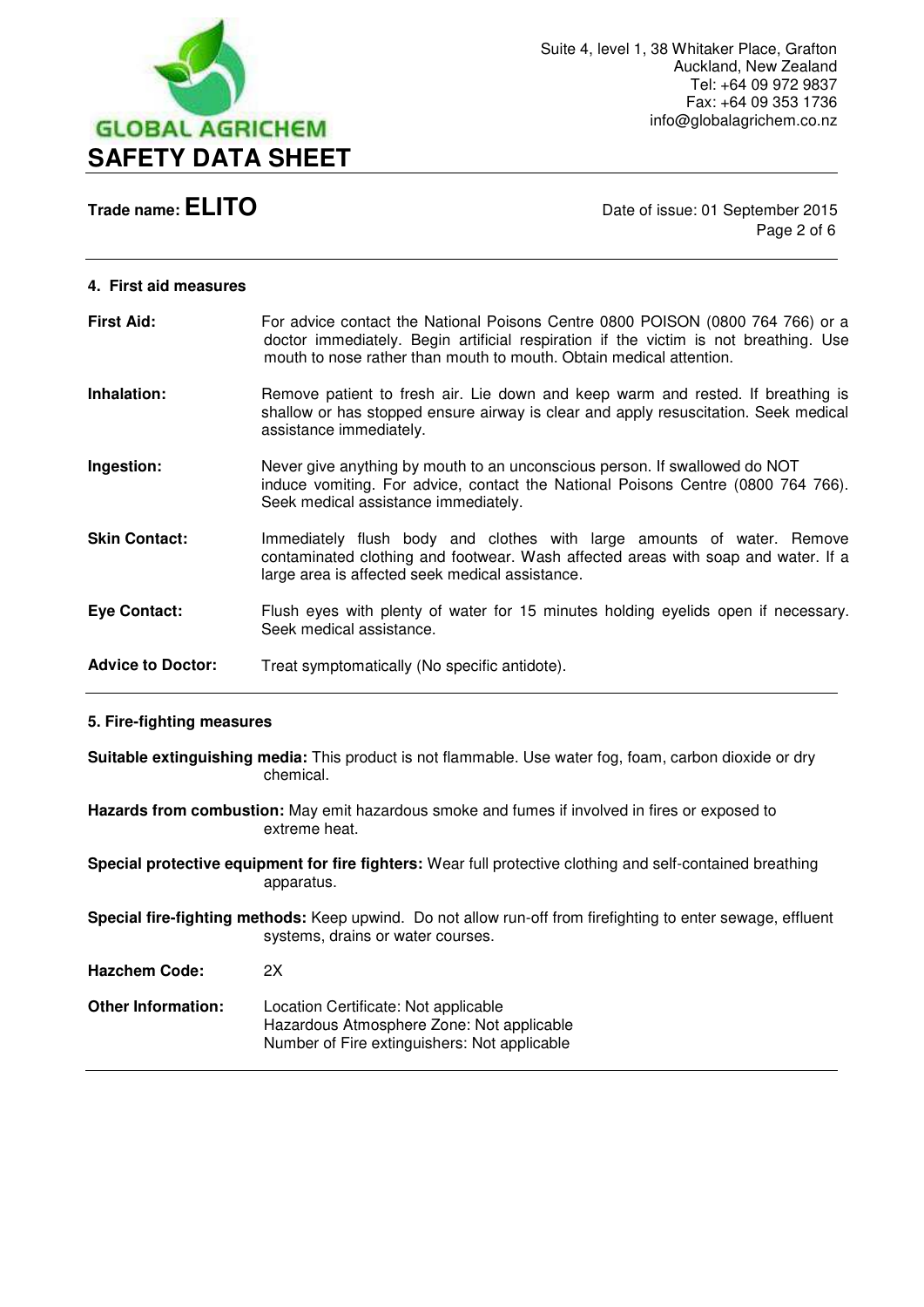

**Trade name: ELITO** Date of issue: 01 September 2015 Page 3 of 6

# **6. Accidental release measures**

| <b>Spills and Disposal:</b> | Exclude non-essential people from the area. Wear protective clothing.<br>Contain the spill and absorb with absorbent material (e.g. sand, soil or absorbent<br>granules). If spill does enter waterways, contact the local authority.<br>Collect the absorbed spill in an appropriate sealable container for disposal in an<br>approved landfill.<br>Decontaminate the spill area with detergent and water. Absorb with inert material<br>and dispose of waste safely in an approved landfill. |
|-----------------------------|------------------------------------------------------------------------------------------------------------------------------------------------------------------------------------------------------------------------------------------------------------------------------------------------------------------------------------------------------------------------------------------------------------------------------------------------------------------------------------------------|
| <b>Personal Protection:</b> | Ensure suitable personal protection (PPE). Wear safety goggles, chemically<br>resistant gloves boots and overalls.                                                                                                                                                                                                                                                                                                                                                                             |

**Environmental precautions:** Prevent washings from entering surface water drains or waterways.

# **7. Handling and storage**

**Precautions for safe handling:** Do not apply this product onto or into water.

Avoid skin and eye contact and inhalation of spray mist Approved handler: This product must be under the control of an approved handler when applied in a wide dispersive manner or used by a commercial contractor. Tracking: Is not required. Record Keeping: Records of use as described in NZS 8409 Management of Agrichemicals must be kept if 3 litres or more is applied within 24 hours. Maximum dose rate: Apply a maximum of 875ml Elito (376g a.i.) per hectare, 3

times per season with a minimal spray interval of 7 days.

**Conditions for Safe Storage:** Keep out of reach of children.

 Store in the original container tightly closed in a locked dry cool area away from foodstuffs.

 Storage must be in accordance with the current version of NZS 8409 Management of Agrichemicals.

 Stores containing 100 litres of Elito require signage and secondary containment, more than 100 litres require emergency response plans.

# **8. Exposure controls/personal protection**

**Occupational exposure limit values:** No exposure limits (WES, TEL or EEL's) have been specifically assigned to this product.

**Engineering controls:** No special requirements. Product is used outdoors. Handle in well ventilated areas. Generally, natural ventilation is adequate.

**Personal Protective Equipment:** When opening the container, preparing the spray or applying the product, wear safety goggles, chemically resistant gloves, cotton overalls (worn outside rubber boots)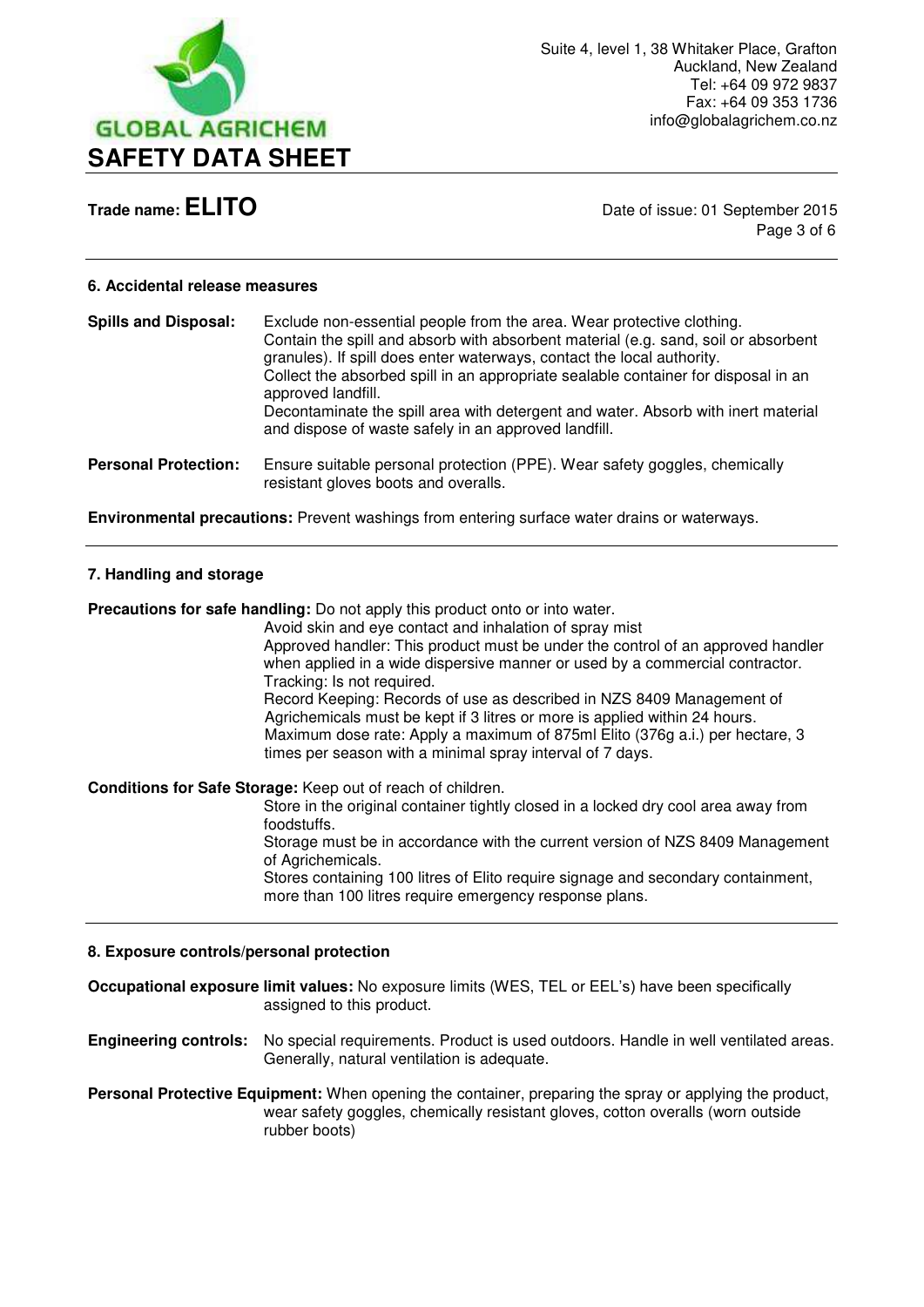

**Trade name: ELITO Date of issue: 01 September 2015** Page 4 of 6

| Do not eat, drink or smoke while using the product.<br>Remove protective clothing and wash hands and face thoroughly before meals and<br>after work. |
|------------------------------------------------------------------------------------------------------------------------------------------------------|
| Wash protective clothing daily after work.                                                                                                           |
|                                                                                                                                                      |

# **9. Physical and chemical properties**

| Appearance:              | Liquid                          |
|--------------------------|---------------------------------|
| <b>Colour:</b>           | White suspension                |
| Odour:                   | Slight odour                    |
| <b>Flash point:</b>      | Not flammable                   |
| <b>Specific Gravity:</b> | 1.12                            |
| pH:                      | $8.0 - 10.0$                    |
| Water solubility:        | Disperses in water. Not soluble |

# **10. Stability and reactivity**

**Chemical Stability:** Stable under normal conditions of handling and storage. A two year shelf life can be expected.

**Possibility of hazardous reactions:** Keep away from excessive heat and fire.

**Hazardous Polymerisation:** Not known to occur.

### **11. Toxicological information**

| <b>Acute Toxicity:</b> | Toxicology data has not been determined specifically for this formulated product.<br>Data given below is for the active ingredient Tebuconazole.<br>Acute oral $LD_{50}$ (rat male): 4000 mg/kg<br>Acute oral $LD_{50}$ (rat female): 1700 mg/kg<br>Acute percutaneous $LD_{50}$ (rat): > 5000 mg/kg<br>Inhalation $LC_{50}$ 4 hour (rat): 0.37 mg/ litre air (aerosol)<br>Inhalation $LC_{50}$ 4 hour (rat): $> 5.1$ mg/ litre air (dust) |
|------------------------|--------------------------------------------------------------------------------------------------------------------------------------------------------------------------------------------------------------------------------------------------------------------------------------------------------------------------------------------------------------------------------------------------------------------------------------------|
| Ingestion:             | Swallowing large quantities may cause nausea and vomiting                                                                                                                                                                                                                                                                                                                                                                                  |
| Irritation:            | Non-irritating to eyes and skin (rabbit) - Tebuconazole.<br>Formulated product is not a skin irritant or eye irritant                                                                                                                                                                                                                                                                                                                      |
| Inhalation:            | Avoid inhalation of spray mist while applying the product. Inhalation may cause<br>similar effects to ingestion.                                                                                                                                                                                                                                                                                                                           |
| Sensitisation:         | Not a sensitiser.                                                                                                                                                                                                                                                                                                                                                                                                                          |
| Carcinogenicity:       | No data available                                                                                                                                                                                                                                                                                                                                                                                                                          |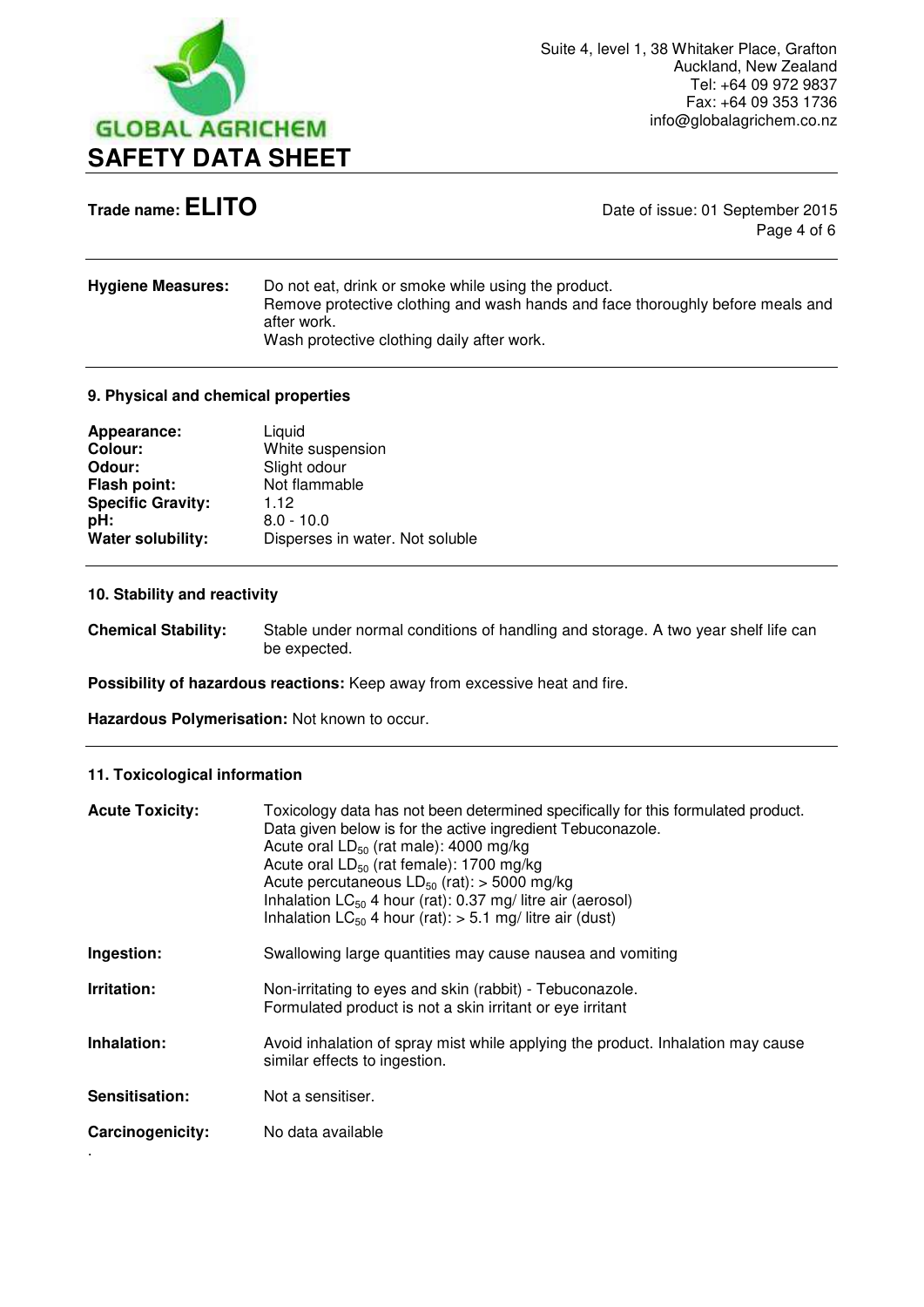

**Trade name: ELITO Date of issue: 01 September 2015** Page 5 of 6

|                                                                                                                                | <b>Reproductive Toxicity:</b> Evidence from animal studies suggests the potential for developmental toxicity on<br>repeated or prolonged exposure.                                                                                                                                                                                                                |
|--------------------------------------------------------------------------------------------------------------------------------|-------------------------------------------------------------------------------------------------------------------------------------------------------------------------------------------------------------------------------------------------------------------------------------------------------------------------------------------------------------------|
| <b>Chronic Effects:</b>                                                                                                        | May cause damage to the endocrine system from repeated oral exposure at high<br>doses                                                                                                                                                                                                                                                                             |
| 12. Ecological Information                                                                                                     |                                                                                                                                                                                                                                                                                                                                                                   |
| <b>Ecotoxicity:</b>                                                                                                            | Very Toxic to aquatic life. Harmful to terrestrial vertebrates.<br>Avoid contamination of any water supply with product or empty container.<br>Ecotoxicological data has not been determined specifically for the formulated<br>product. Data given below is for the active ingredient Tebuconazole.                                                              |
| <b>Environmental Fate:</b>                                                                                                     | Tebuconazole is not rapidly degraded and not bioaccumulative<br>DT50 (anaerobic): 866 days<br>DT50 (aerobic): 1386 days                                                                                                                                                                                                                                           |
|                                                                                                                                | <b>Acute Toxicity to Fish:</b> Rainbow trout $LC_{50}$ (96 hour ): 4.4 mg/litre<br>Bluegill sunfish LC <sub>50</sub> (96 hour): 5.7 mg/litre                                                                                                                                                                                                                      |
|                                                                                                                                | <b>Acute Toxicity Aquatic Organisms:</b> Daphnia LC <sub>50</sub> (48 hour): 2.79 mg/litre<br>Algae Pseudokirchneriella subcapitata EC <sub>50</sub> (72hour): 3.80 mg/litre                                                                                                                                                                                      |
|                                                                                                                                | <b>Acute Toxicity Vertebrates (Birds):</b> Acute oral $LD_{50}$ Japanese quail (male): 4438 mg/kg<br>Acute oral LD <sub>50</sub> Japanese quail (female): 2912 mg/kg<br>Acute oral LD <sub>50</sub> Bobwhite quail: 1988 mg/kg<br>Dietary LC $_{50}$ (5 d) Bobwhite quail: > 5000 mg/kg feed<br>Dietary LC <sub>50</sub> (5 d) Mallard ducks: $>$ 4816 mg/kg feed |
| <b>Acute Toxicity to Soil Dwelling Organisms:</b><br>Acute LC <sub>50</sub> (14 day) Worms Eisenia foetida:1381 mg/kg dry soil |                                                                                                                                                                                                                                                                                                                                                                   |
|                                                                                                                                | <b>Acute Toxicity to Terrestrial Invertebrates:</b> Honey bee $LD_{50}$ (48 h oral): > 83 µg/bee<br>Honey bee $LD_{50}$ (48 h contact): > 200 $\mu$ g/bee                                                                                                                                                                                                         |
| 13. Disposal considerations                                                                                                    |                                                                                                                                                                                                                                                                                                                                                                   |
| Product disposal:                                                                                                              | Dispose of this product only by using according to the label or at an approved<br>landfill or other approved facility.                                                                                                                                                                                                                                            |
| <b>Container disposal:</b>                                                                                                     | Triple rinse the empty container adding the rinsate to the spray tank.<br>Recycle if possible, otherwise crush and bury in an approved local authority facility.<br>Avoid contamination of any water supply with product or empty container.<br>Do not use container for any other purpose.                                                                       |